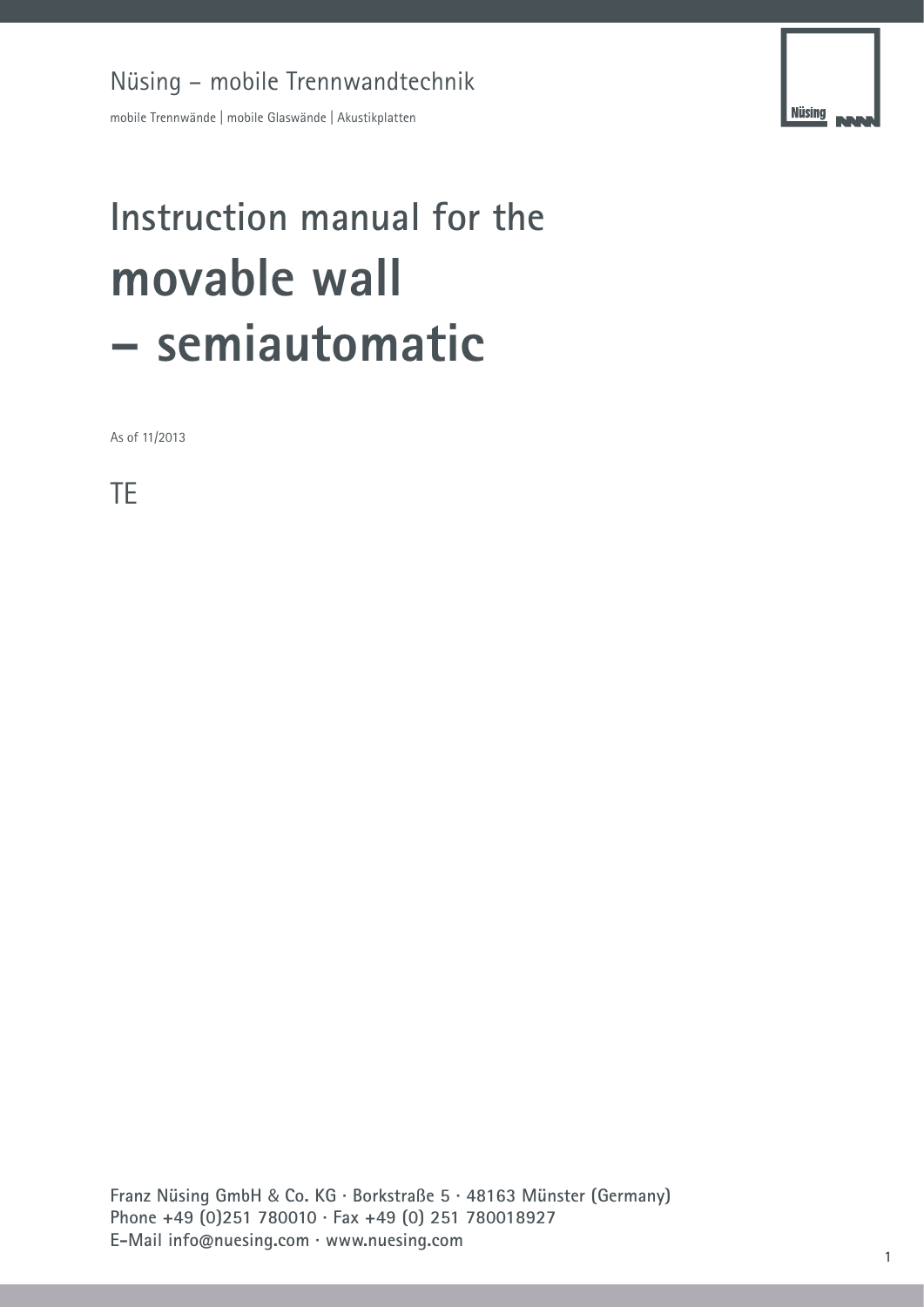## **Contents**

| 1               |    |  |
|-----------------|----|--|
| 2               |    |  |
| 3               |    |  |
| 4               |    |  |
| 5               |    |  |
|                 | 51 |  |
|                 |    |  |
|                 |    |  |
|                 |    |  |
|                 |    |  |
|                 |    |  |
|                 |    |  |
| 6               |    |  |
| 7               |    |  |
| 8               |    |  |
| 9               |    |  |
| 10              |    |  |
| 11              |    |  |
| 12 <sup>°</sup> |    |  |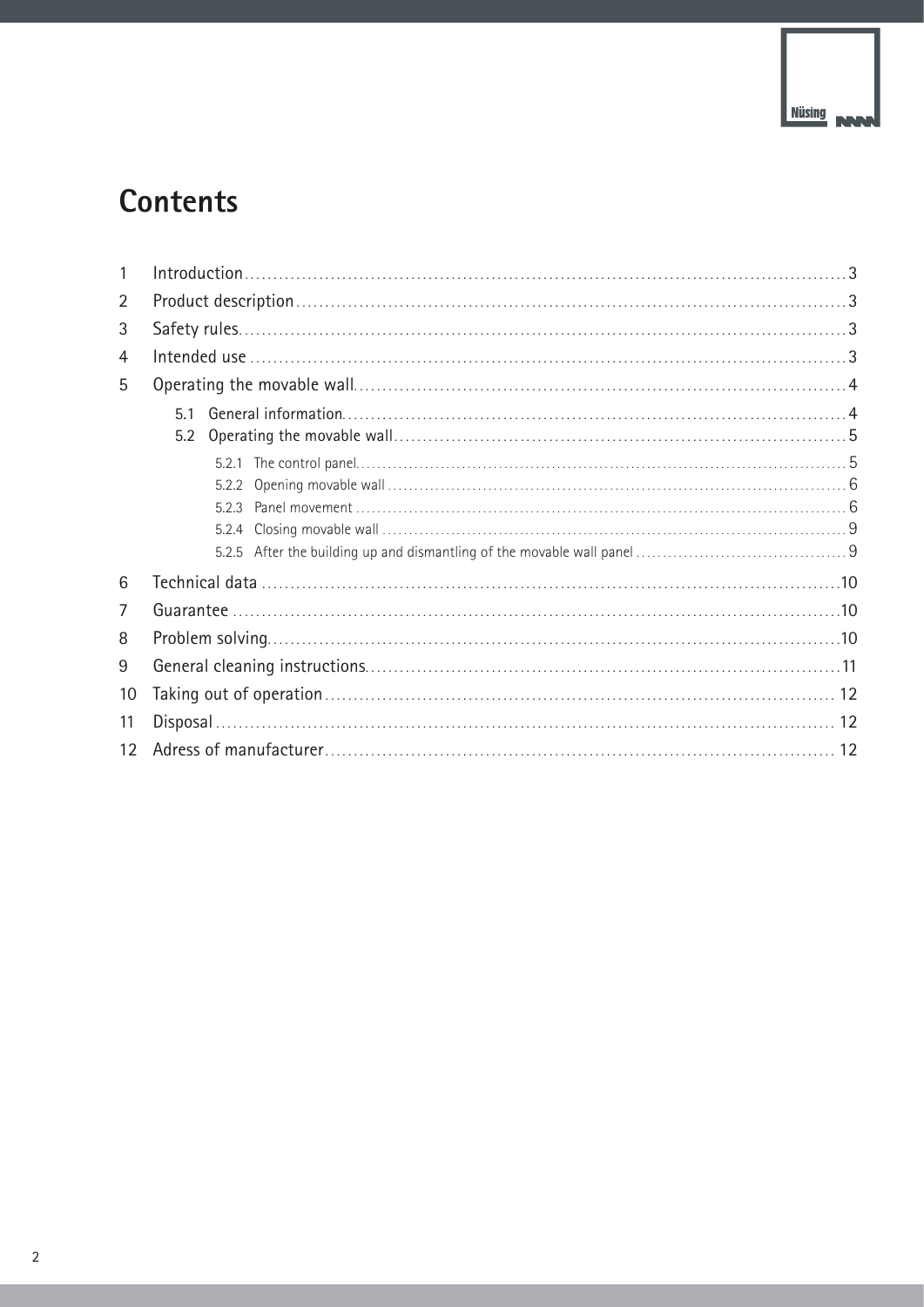

## **1 Introduction**

Dear customer,

Thank you for buying our movable wall system with semiautomatic control.

You have acquired a state-of-the-art quality product, which was produced according to the recognised rules of technology.

Please read this instruction manual carefully, follow the safety instructions and keep this manual for future reference.

## **2 Product description**

The semiautomatic operated movable wall system comes as a complete system ready to simply plug in to the mains.

The panels are moved manually one by one into the wall post, which provides the panels with electricity.

The provided control panel offers you greater comfort and user-friendliness. The upper and lower pressure seals can be extended or retracted electronically within approx. 4 seconds at the push of a button.

An integrated emergency battery has also been provided to guarantee that you are always able to dismantle the semiautomatic controlled movable wall system even in the event of a power failure.

## **3 Safety rules**

The operator may only carry out any work or settings, which are described in this manual.

Children must not operate this movable wall system.

To guarantee a smooth operation of your mobile movable wall, please follow all the instructions, described in this manual.

## **4 Intended use**

• The product is a semiautomatic controlled movable wall system.

It allows you to functionally and flexibly divide rooms up into more rooms.

Other use of any form is not pemitted and can be dangerous for both the operator and others.

Any damage caused by other uses will not by covered by the manufacturer. The manufacturer cannot be held liable in this case.

- The initial start-up of the semiautomatic controlled movable wall must be carried out by an installation company, which is certified by the company Nüsing.
- The movable wall is intended only for dry interior rooms.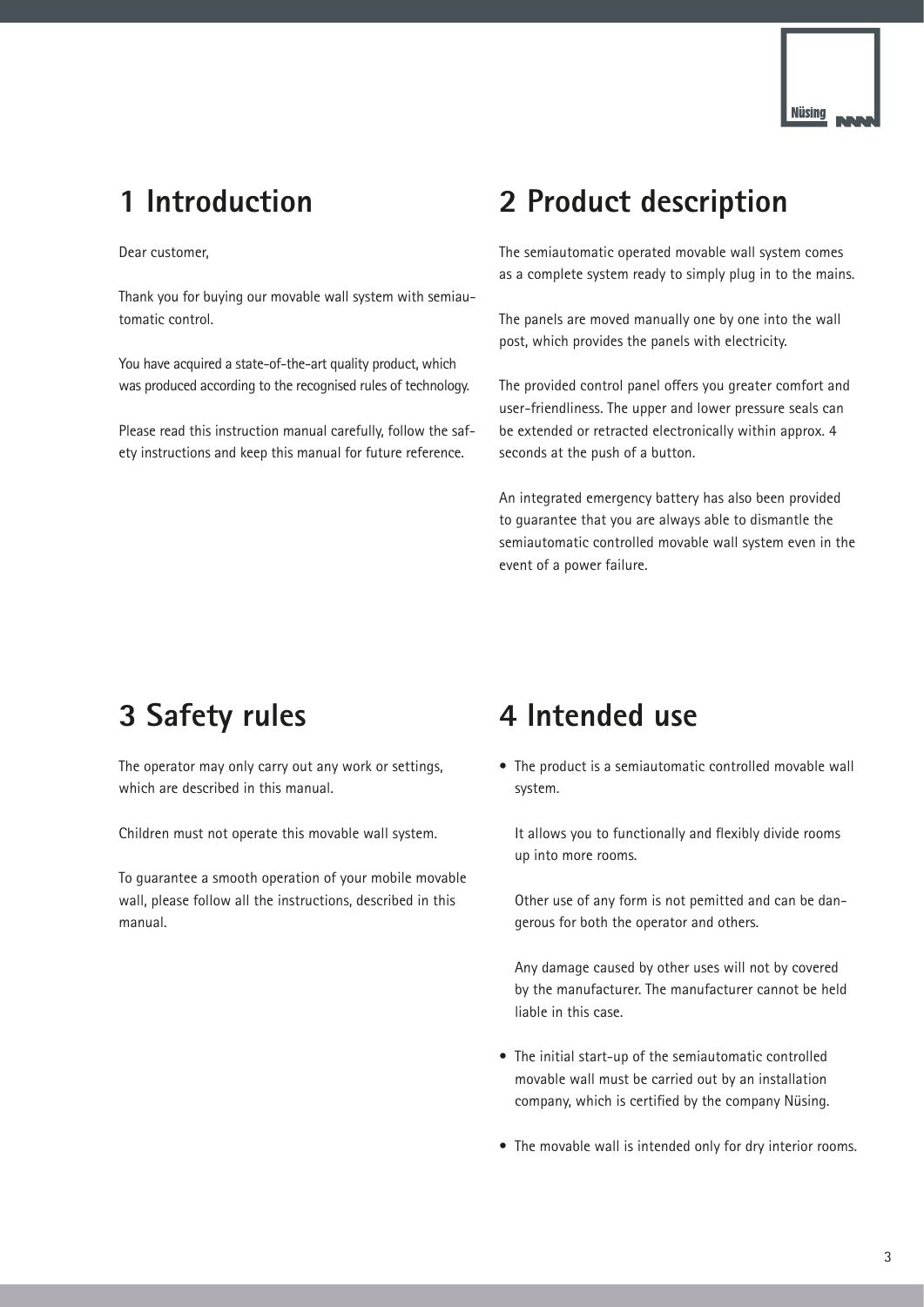

## **5 Operating the movable wall**

## **5.1 General information.**

The wall(s) should only be operated by fully trained personnel. Due to a danger of crushing, make sure there are no body parts or other objects in the range of the vertical pressure seals, when they extend.

Always move the panels at walking pace with the male profile side (facing you) (See pic. 1).

**Please note:** *If the panel weighs more than 350 Kg you must use a stopper. (See pic. 2 - 3).*

Always place the stopper on the inter-panel joint of the telescopic wall post or of an already positioned panel.

After reaching the panel's position, remove the stopper and gently connect the two panels together.

To achieve the best sound insulation, the wall(s) must always be built up perfectly plumb. Make sure that all the pressure seals have fully extended.

On (wicket) door panels, the operation of the seals on the door leaf is controlled by the mechanism in the door stile at the bottom on the hinge side.

Our movable walls don't need any maintenance! We recommend, however, an annual inspection by our service team.



Pic. 1: Panel movement



Pic. 2 – 3: left stopper, right stopper in use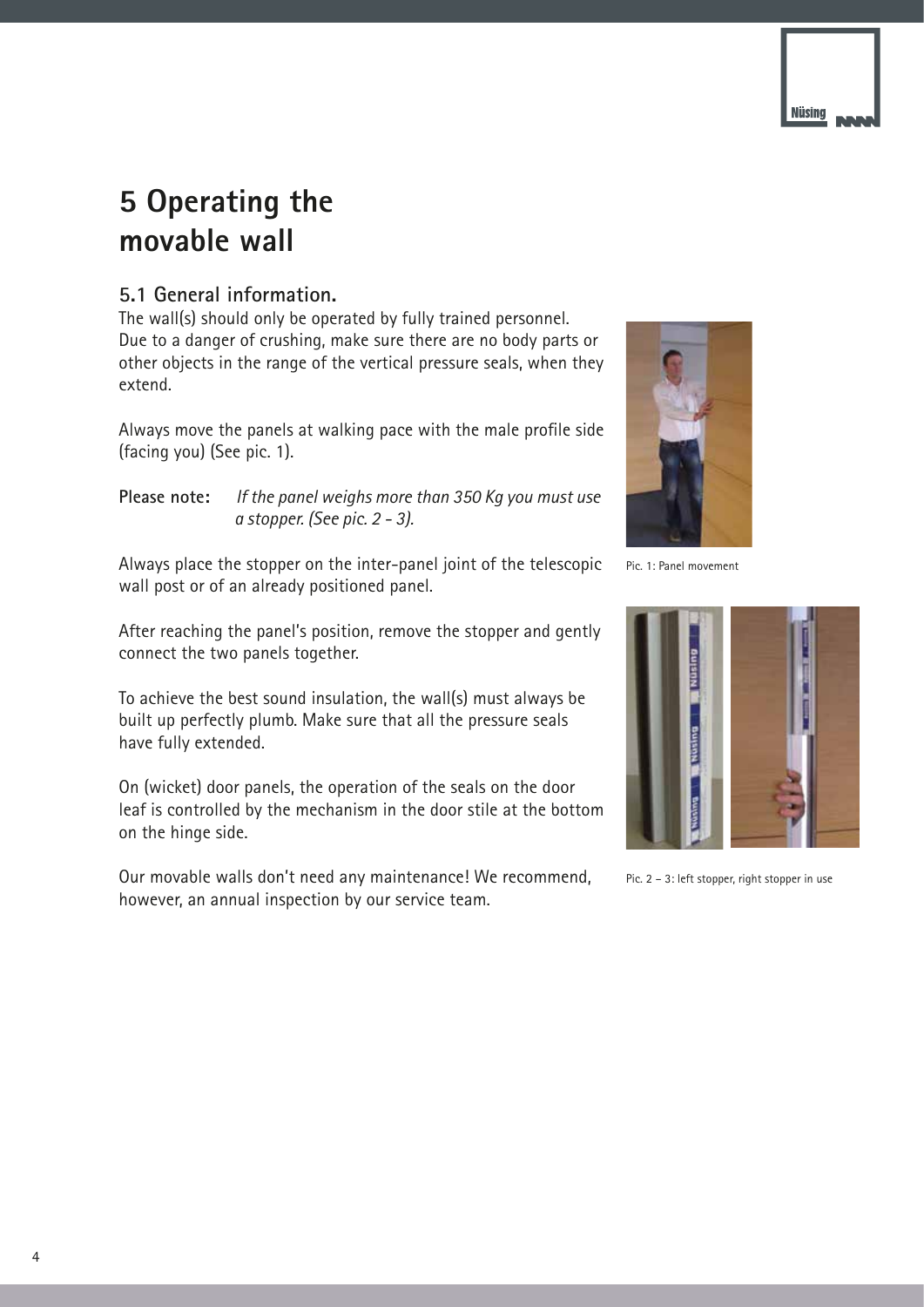

### **5.2 Operating the movable wall.**

Please make sure that all wicket doors are closed, before starting to build up or dismantle the wall(s).

## **5.2.1 The control panel**

Turn the key in the control panel to activate the system. You can now carry out the following procedures:

## **"Close mobile wall**"

When all the panels are in position, press the symbol "close" once (see pic. 4) to activate the pressure seals of the panels to extend.

## **<sup>1</sup>** "Open mobile wall"

When all the panels are in position, press the symbol "open" once (see pic. 5) to activate the pressure seals of the panels to retract.

## **"Zero/neutral position"**

In this position (see pic. 6) the wall is deactivated and the key must be removed.





Pic. 4: control panel mode "close movable wall"





Pic. 5: control panel mode "open movable wall"



Pic. 6: control panel mode "zero/neutral position"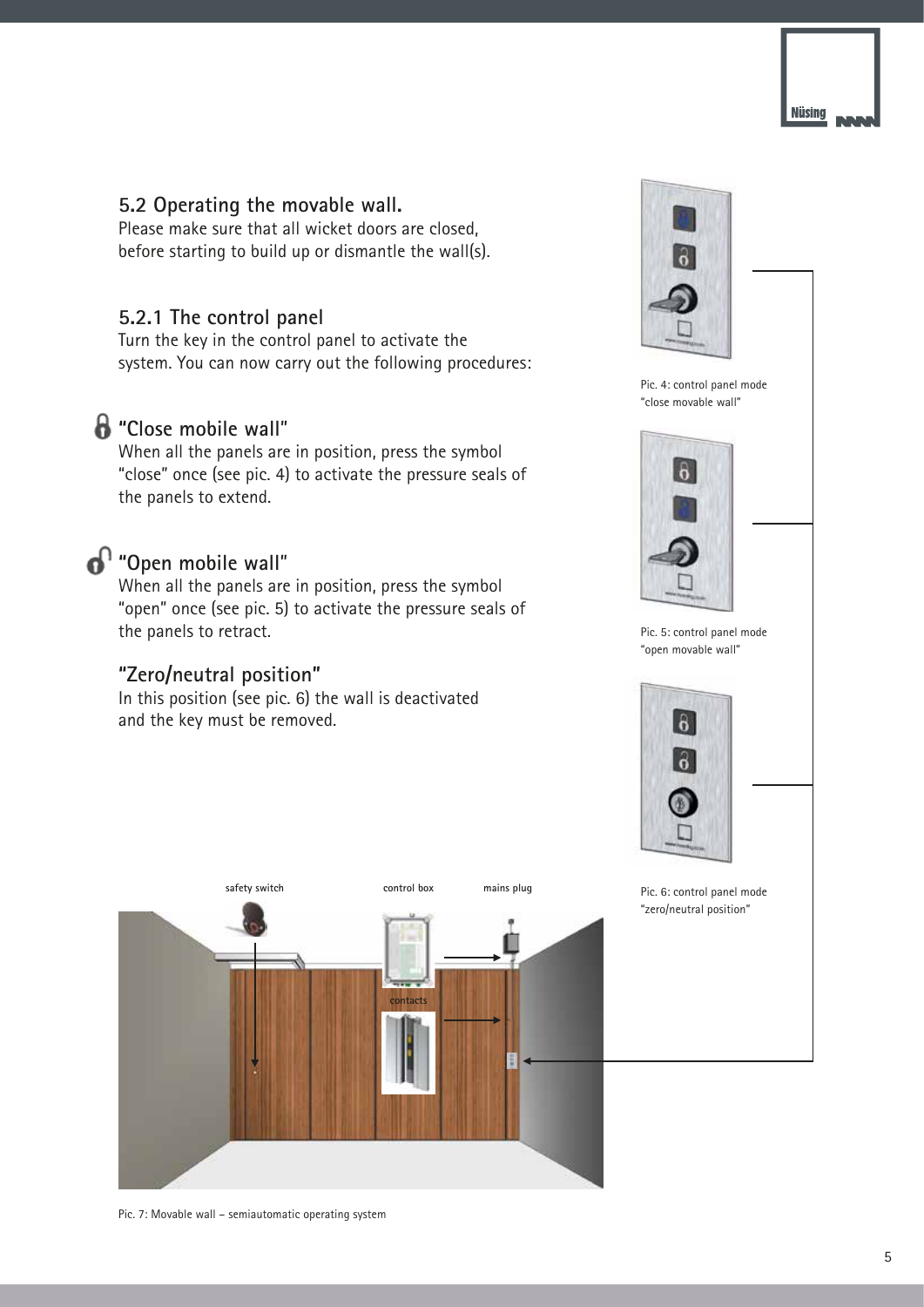### $\mathbf{a}^{\circ}$ **5.2.2 Opening movable wall**

By pressing the symbol on the control panel "open movable wall" (see Pic. 5) you start the process of opening the wall. (The symbol "open movable wall" lights up continuously). The vertical and horizontal pressure seals of the so-called telescopic panel retract automatically. Once the pressure seals have completely retracted, you can then disconnect the panel (by pulling it away) from the tongue and groove connection with the following panel (the symbol "open movable wall" will now flash).

As soon as the telescopic panel has been disconnected from the following panel, the horizontal pressure seals of the following panel start to open automatically (the symbol "open movable wall" lights up continuously). This cycle repeats itself regardless of the panel suspension and the track system.



Pic. 8: Example of the opening procedure of panels with a single point suspension system.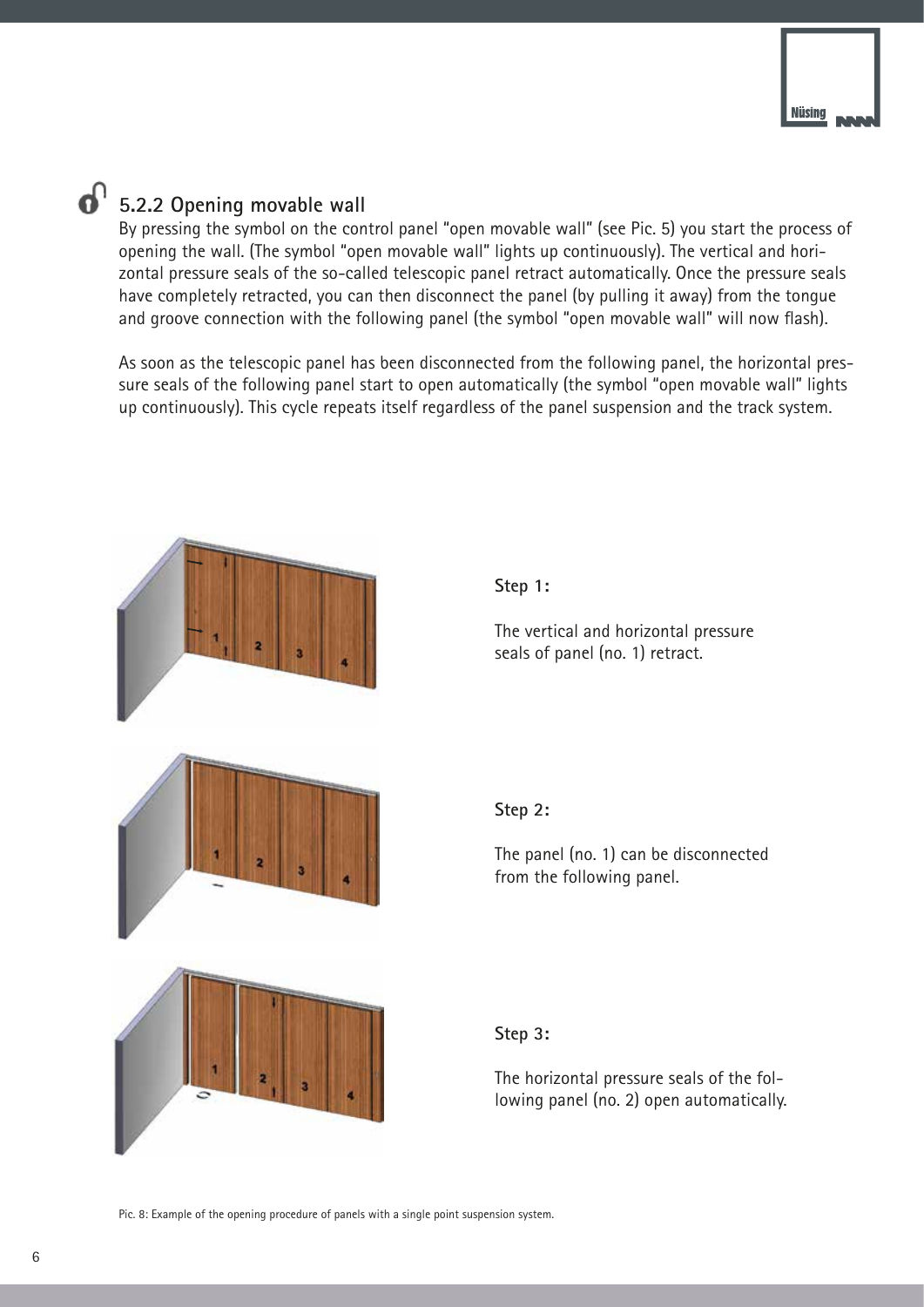

### **5.2.3 Panel movement**

The way the panels are moved depends on the suspension system of the panels and can be divided up as follows:

**• Panel movement with single point suspension**







**Step 1:**

Turn the panel through 90 degrees (no. 1).

### **Step 2:**

Move the panel no. 1 at right angles to the tracks into the parking area in front of the wall.

The horizontal pressure seals of panel no. 2 retract automatically.

### **Step 3:**

You can now detach panel no. 2 from panel no. 3.



### **Step 4:**

Now move panel no. 2 in the same way as panel no. 1 into its final parking position.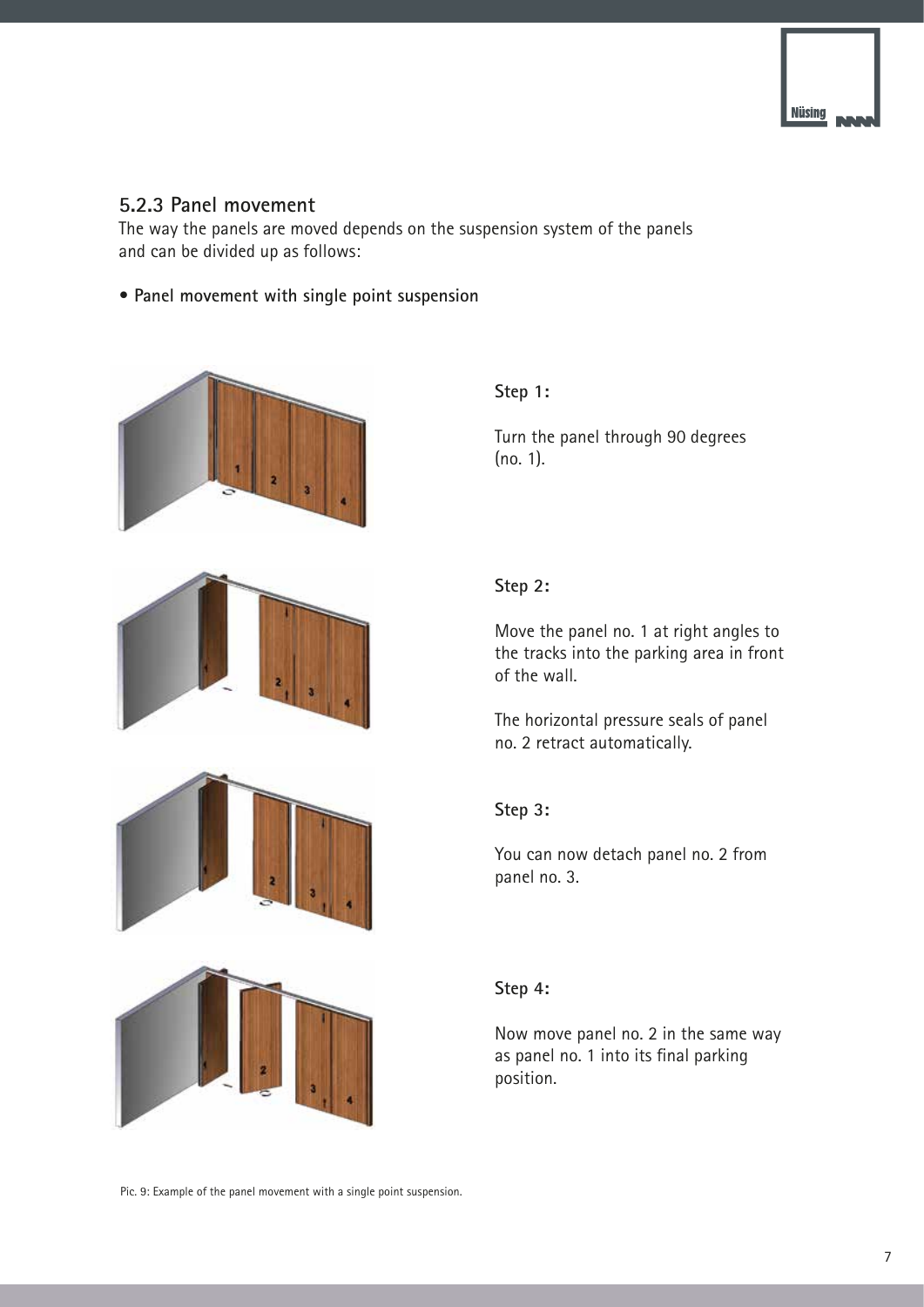

### **• Panel movement with a two point suspension**





### **Step 1:**

Move panel no. 1 until the top roller reaches the branch track whilst pushing the top roller into the branch track.

### **Step 2:**

Move panel no. 1 into its final parking position.

The horizontal pressure seals of panel no. 2 retract automatically



### **Step 3:**

You can now detach panel no. 2 from panel no. 3



### **Step 4:**

Move panel no. 2 until the top roller reaches the branch track whilst pushing the top roller into the branch track.

Move panel no. 2 into its final parking position.

Pic. 10: Example of panel movement with a two point suspension.

**Please note:** *When you build up the movable wall, you move the panels in the reverse order.*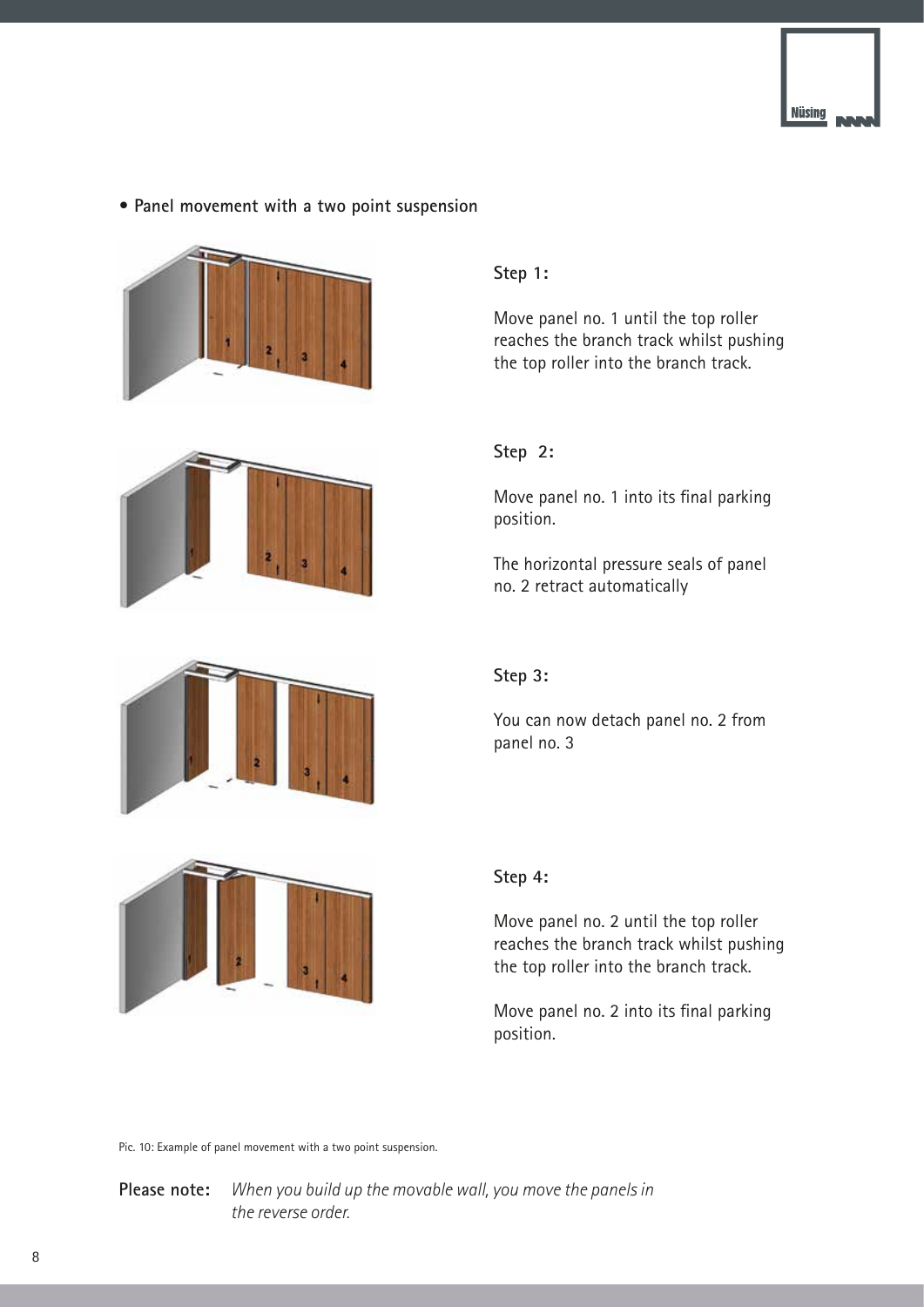

## **5.2.4 Closing movable wall**

By pressing the symbol "close" once on the control panel (see pic. 11), you start the process of building up the wall (the symbol "close movable wall" on the control panel lights up continuously.)

The first panel is moved out of the parking area with the female side first and moved into the male connection of the wall post. The horizontal pressure seals extend automatically. The optimal pressure has been reached as soon as seals have completely extended. The control panel symbol "close movable wall" will now blink and the next panel can be put into position. Repeat this procedure until you reach the telescopic panel.

The vertical seals of the telescopic panel must be extended with the use of the safety button, which is behind the circular cover (see pic 12). You must keep the safety button pressed (activate) while the vertical seals are extending.

The LED, which is integrated into the safety button, lights up when the telescopic panel is ready to extend. Release the safety button (stop pressing-deactivate) if there is any danger of anything obstructing the extension of seals.

Once the vertical seal have fully extended, the horizontal seals of the telescopic panel extend automatically.



Pic. 11: Control panel mode "close movable wall"



Pic. 12: Safety swich

## **5.2.5 After the building up and dismantling of the movable wall panel.**

Turn the control panel key to "neutral" and then remove the key. (see pic. 12).



Pic. 13: Control panel mode "zero/neutral position"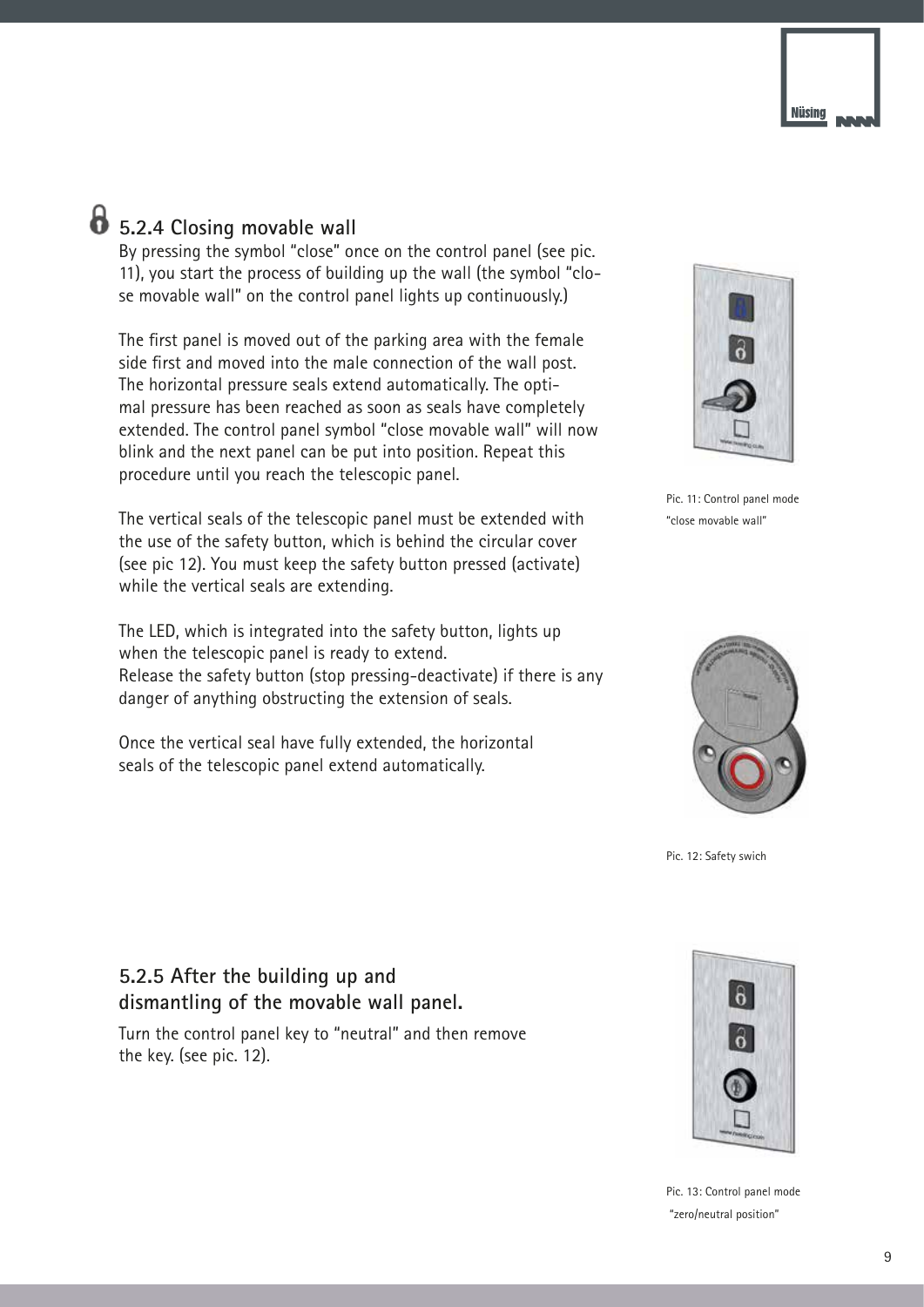

## **6 Technical data**

**Main control box:**

- Input voltage: AC 230 V 50 Hz
- Output voltage: DC 24 V
- Power: 115 W
- Max. pressure: 2000 N
- Type of protection: IP 44

## **7 Guarantee**

The movable wall with semiautomatic control is produced according to the recognised rules of technology and is subject to continuous quality controls.

The whole product is guaranteed for up to 5 years.

Nevertheless, should any error occur, please contact our service team immediately.

Damage caused by natural wear and tear, inappropriate use, or unauthorised modification is excluded from this guarantee.

## **8 Problem solving:**

The pressure seals don't fully extend or retract:

- Check whether the correct symbol on the control panel was chosen.
- Check whether the movable wall panels were properly joined to each other.
- Check whether mains electricity is switched on.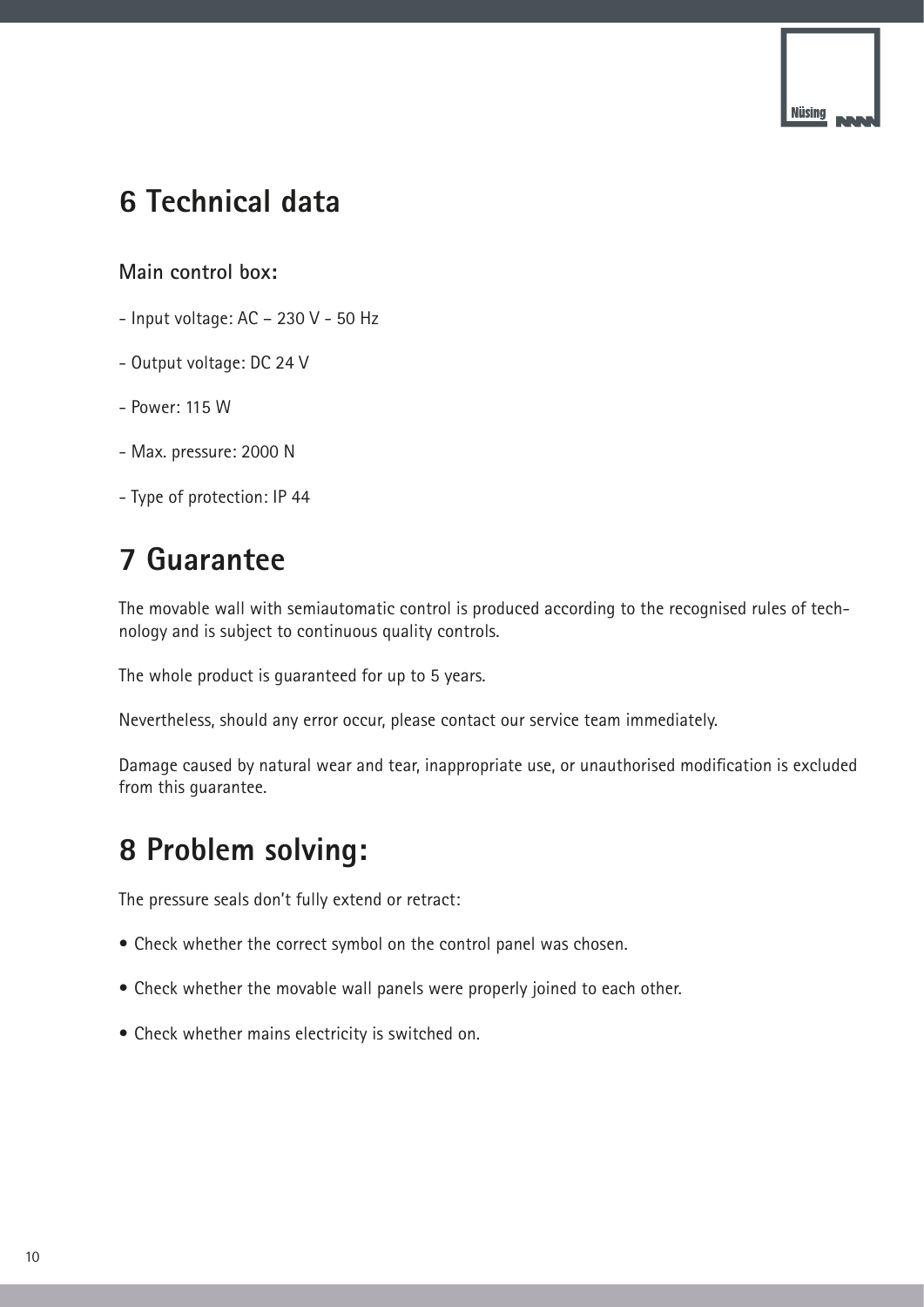## **9 General cleaning instructions**

## **Plastic finishes:**

## *Light, new stains:*

- Use paper towels; soft, clean cloth (dry or damp); sponge etc.
- When wet cleaning, wipe dry immediately with absorbent paper towels.

## *Normal stains:*

- Clear, warm water; clean, soft duster or cloth; soft sponge or soft brush (e.g. nylon brush)
- Usual non-abrasive cleaners.
- Apply cleaner on a sponge and apply to the stain, allow to soak according to the severity of the stain. Wash off with clear water or glass cleaner. Repeat if necessary.
- Remove all remaining cleaning material to avoid streaks.
- Wipe the surface dry with absorbent paper towels. Change towels frequently.

## **Wood finishes:**

### *Light and normal stains:*

- Paper towels; soft, clean towels (dry)
- When wet cleaning, wipe dry immediately with absorbent paper towels.

## **Textile finishes:**

### *Light and normal stains:*

• Use a soft brush or a vacuum cleaner.

## **Sheet steel finishes:**

### *Light, new stains:*

- Use paper towels; soft, clean cloth (dry or damp); sponge etc.
- When wet cleaning, wipe dry immediately with absorbent paper towels.